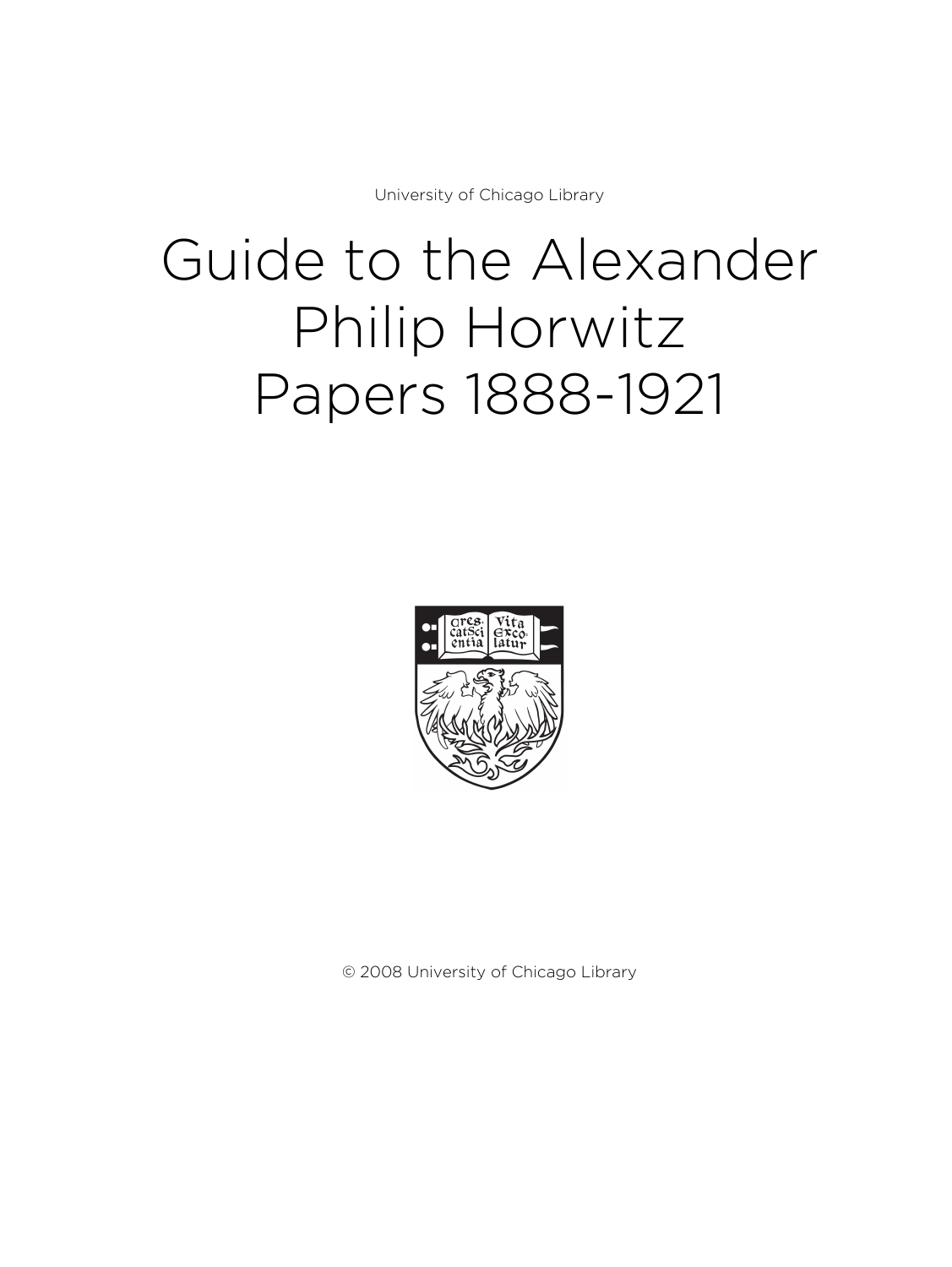# **Table of Contents**

| Descriptive Summary      |  |
|--------------------------|--|
| Information on Use       |  |
| Access                   |  |
| Citation                 |  |
| Scope Note               |  |
| <b>Related Resources</b> |  |
| <b>Subject Headings</b>  |  |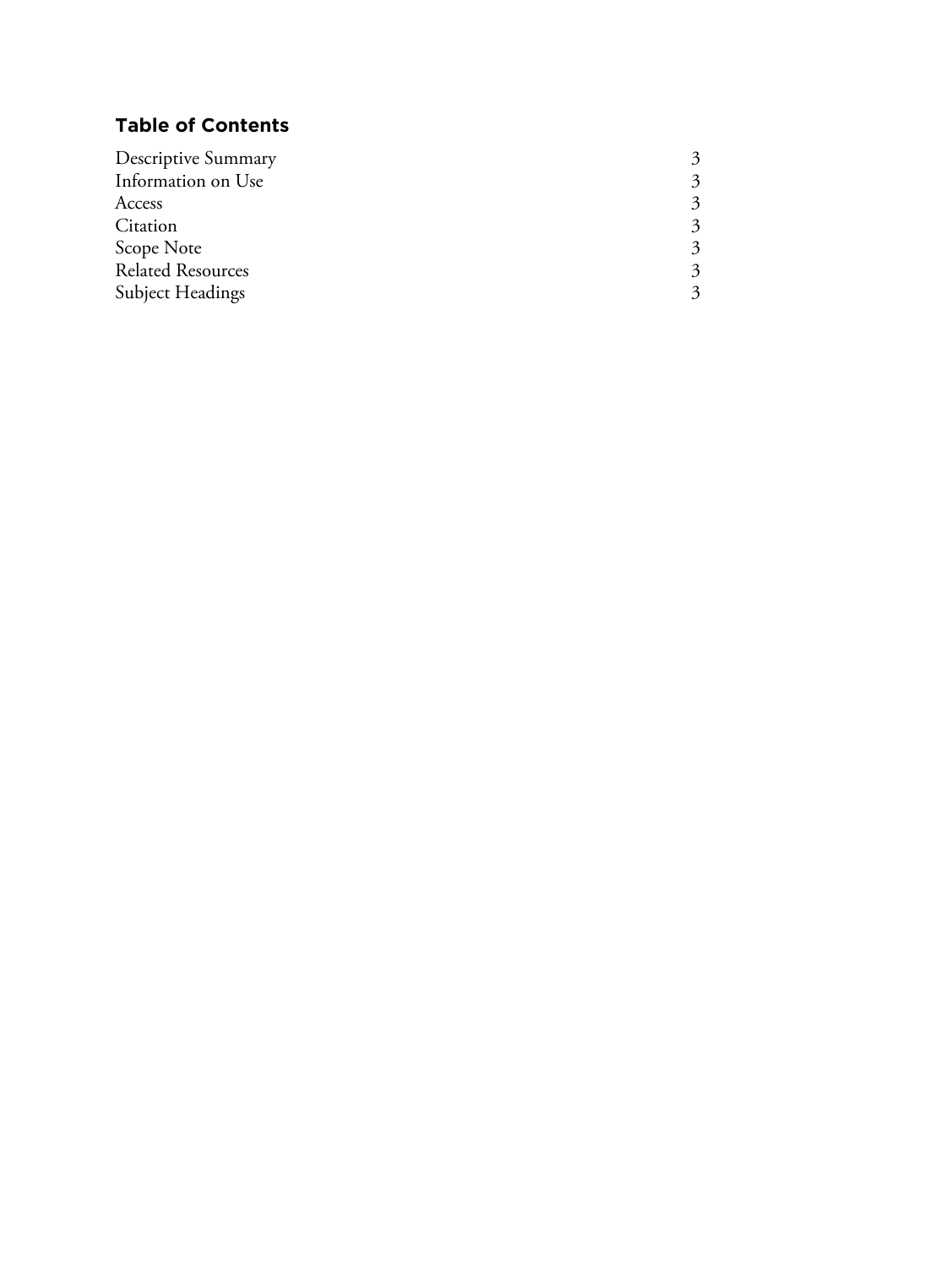#### **Descriptive Summary**

| <b>Identifier</b> | ICU.SPCL.CRMS62                                                                                                                 |
|-------------------|---------------------------------------------------------------------------------------------------------------------------------|
| Title             | Horwitz, Alexander Philip. Papers                                                                                               |
| <b>Date</b>       | 1888-1921                                                                                                                       |
| <b>Date</b>       | Crerar Ms 62                                                                                                                    |
| <b>Size</b>       | 1 vol.                                                                                                                          |
| <b>Repository</b> | Special Collections Research Center<br>University of Chicago Library<br>1100 East 57th Street<br>Chicago, Illinois 60637 U.S.A. |
| <b>Abstract</b>   | Material related to the medical career of Dr. Horwitz, including essays,<br>certificates, diplomas, photographs, and licenses.  |

#### **Information on Use**

## **Access**

Open for research. No restrictions.

## **Citation**

When quoting material from this collection, the preferred citation is: Horwitz, Alexander Philip, Papers, Crerar Ms 62, Special Collections Research Center, University of Chicago Library

## **Scope Note**

Material related to the medical career of Dr. Horwitz, including essays, certificates, diplomas, photographs, and licenses. Essays by Horwitz include: I) Holograph study, "The eye in relation to diseases of the blood and vascular systems, the aluminurias and the so-called constitutional orders"; II) Typescript study, "Some European eye clinics and their clinical opportunities"; III) Untitled, mimeographed treatise on eye anatomy. Gift of Mrs. Clara Jones. Former call number A617.709 17.

# **Related Resources**

The following related resources are located in the Department of Special Collections:

http://www.lib.uchicago.edu/e/spcl/select.html

# **Subject Headings**

• Horwitz, Alexander Philip, 1877-1964